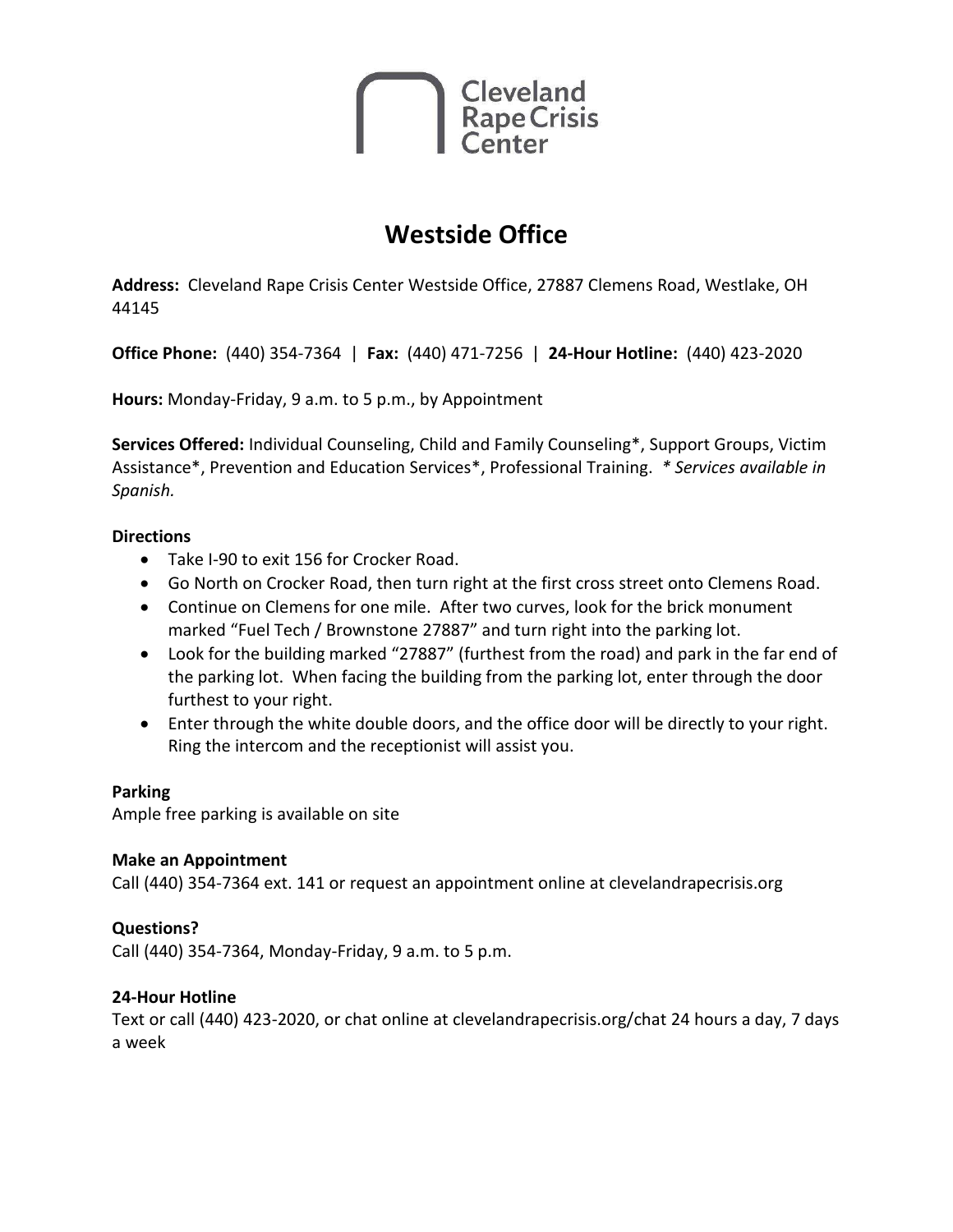

### **Westside Office - Detailed Directions**

Cleveland Rape Crisis Center Westside Office, 27887 Clemens Road, Westlake, OH 44145 Phone: (440) 354-7364 | Hours: Monday to Friday, 9 a.m. to 5 p.m.

1. Take I-90 to exit 156 for Crocker Road.

2. Go North on Crocker Road, then turn right at the first cross street onto Clemens Road.

3. Continue on Clemens for one mile. After two curves, look for the brick monument marked "Fuel Tech / Brownstone - 27887" and turn right into the parking lot.

4. Look for the building marked "27887" (furthest from the road) and park in the far end of the parking lot. When facing the building from the parking lot, enter through the white double door to the farthest right.

5. Enter through the white double door, and the Cleveland Rape Crisis Center office door will be directly to your right. Ring the intercom and the receptionist will assist you.



**Brick Monument** 



Building Exterior - Enter Through Door to the **Farthest Right**